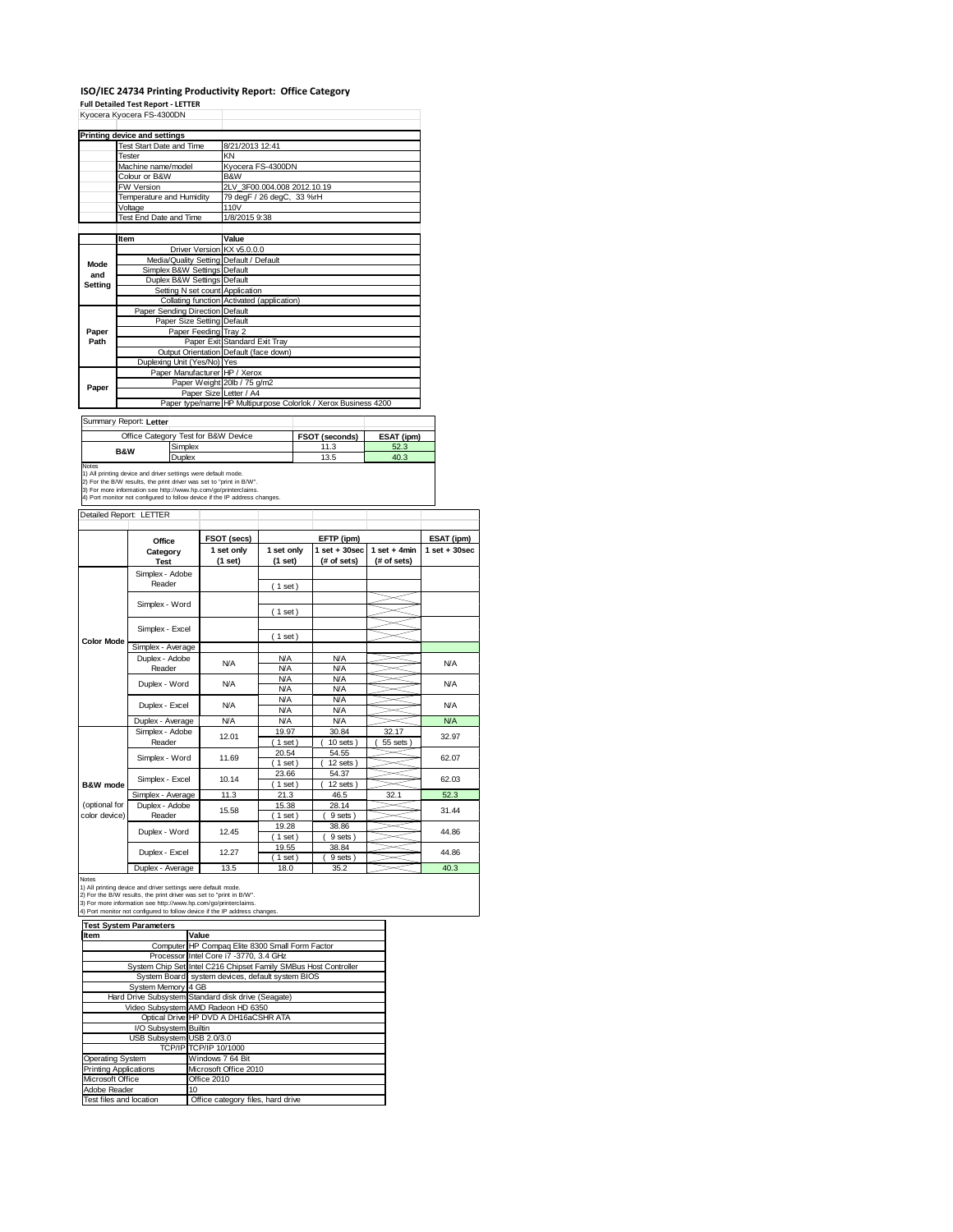### **ISO/IEC 24734 Printing Productivity Report: Office Category**

**Full Detailed Test Report ‐ A4**

|                                                                                       | <b>Printing device and settings</b>                                                                                                                                                                                                                                                   |                                            |            |                               |                     |                                                                |                 |                   |  |
|---------------------------------------------------------------------------------------|---------------------------------------------------------------------------------------------------------------------------------------------------------------------------------------------------------------------------------------------------------------------------------------|--------------------------------------------|------------|-------------------------------|---------------------|----------------------------------------------------------------|-----------------|-------------------|--|
|                                                                                       | Test Start Date and Time                                                                                                                                                                                                                                                              |                                            |            | 8/21/2013 12:41               |                     |                                                                |                 |                   |  |
|                                                                                       | Tester<br>Machine name/model                                                                                                                                                                                                                                                          |                                            |            | KN<br>Kyocera FS-4300DN       |                     |                                                                |                 |                   |  |
|                                                                                       | Colour or B&W                                                                                                                                                                                                                                                                         |                                            |            | B&W                           |                     |                                                                |                 |                   |  |
|                                                                                       | FW Version                                                                                                                                                                                                                                                                            |                                            |            | 2LV_3F00.004.008 2012.10.19   |                     |                                                                |                 |                   |  |
|                                                                                       | <b>Temperature and Humidity</b>                                                                                                                                                                                                                                                       |                                            |            | 79 degF / 26 degC, 33 %rH     |                     |                                                                |                 |                   |  |
|                                                                                       | Voltage<br>Test End Date and Time                                                                                                                                                                                                                                                     |                                            |            | 110V<br>1/8/2015 9:38         |                     |                                                                |                 |                   |  |
|                                                                                       |                                                                                                                                                                                                                                                                                       |                                            |            |                               |                     |                                                                |                 |                   |  |
|                                                                                       | Item                                                                                                                                                                                                                                                                                  |                                            |            | Value                         |                     |                                                                |                 |                   |  |
|                                                                                       | <b>Driver Version</b>                                                                                                                                                                                                                                                                 |                                            |            | KX v5.0.0.0                   |                     |                                                                |                 |                   |  |
| Mode                                                                                  | Media/Quality Setting Default / Default                                                                                                                                                                                                                                               |                                            |            |                               |                     |                                                                |                 |                   |  |
| and                                                                                   |                                                                                                                                                                                                                                                                                       | Simplex B&W Settings                       |            | Default                       |                     |                                                                |                 |                   |  |
| <b>Setting</b>                                                                        |                                                                                                                                                                                                                                                                                       | Duplex B&W Settings<br>Setting N set count |            | Default<br>Application        |                     |                                                                |                 |                   |  |
|                                                                                       |                                                                                                                                                                                                                                                                                       | Collating function                         |            | Activated (application)       |                     |                                                                |                 |                   |  |
|                                                                                       |                                                                                                                                                                                                                                                                                       | Paper Sending Direction Default            |            |                               |                     |                                                                |                 |                   |  |
|                                                                                       |                                                                                                                                                                                                                                                                                       | Paper Size Setting                         |            | Default                       |                     |                                                                |                 |                   |  |
| Paper<br>Path                                                                         |                                                                                                                                                                                                                                                                                       | Paper Feeding                              |            | Tray 2<br>Standard Exit Tray  |                     |                                                                |                 |                   |  |
|                                                                                       |                                                                                                                                                                                                                                                                                       | <b>Output Orientation</b>                  | Paper Exit | Default (face down)           |                     |                                                                |                 |                   |  |
|                                                                                       |                                                                                                                                                                                                                                                                                       | Duplexing Unit (Yes/No) Yes                |            |                               |                     |                                                                |                 |                   |  |
|                                                                                       |                                                                                                                                                                                                                                                                                       |                                            |            | Paper Manufacturer HP / Xerox |                     |                                                                |                 |                   |  |
| Paper                                                                                 |                                                                                                                                                                                                                                                                                       |                                            |            | Paper Weight 20lb / 75 g/m2   |                     |                                                                |                 |                   |  |
|                                                                                       |                                                                                                                                                                                                                                                                                       |                                            |            | Paper Size Letter / A4        |                     | Paper type/name HP Multipurpose Colorlok / Xerox Business 4200 |                 |                   |  |
|                                                                                       |                                                                                                                                                                                                                                                                                       |                                            |            |                               |                     |                                                                |                 |                   |  |
|                                                                                       | Summary Report: A4                                                                                                                                                                                                                                                                    |                                            |            |                               |                     |                                                                |                 |                   |  |
|                                                                                       | Office Category Test for B&W Device                                                                                                                                                                                                                                                   |                                            |            |                               |                     | FSOT (seconds)                                                 | ESAT (ipm)      |                   |  |
|                                                                                       |                                                                                                                                                                                                                                                                                       | Simplex                                    |            |                               |                     | 11.1                                                           | 50.7            |                   |  |
|                                                                                       | <b>B&amp;W</b>                                                                                                                                                                                                                                                                        | 39.1<br>13.7                               |            |                               |                     |                                                                |                 |                   |  |
|                                                                                       | 1) All printing device and driver settings were default mode.<br>2) For the B/W results, the print driver was set to "print in B/W".<br>3) For more information see http://www.hp.com/go/printerclaims.<br>4) Port monitor not configured to follow device if the IP address changes. | Duplex                                     |            |                               |                     |                                                                |                 |                   |  |
|                                                                                       |                                                                                                                                                                                                                                                                                       |                                            |            |                               |                     |                                                                |                 |                   |  |
|                                                                                       |                                                                                                                                                                                                                                                                                       | Office                                     |            | FSOT (secs)                   |                     | EFTP (ipm)                                                     |                 | ESAT (ipm)        |  |
|                                                                                       |                                                                                                                                                                                                                                                                                       | Category                                   |            | 1 set only                    | 1 set only          | $1$ set $+30$ sec                                              | $1 set + 4 min$ | $1$ set $+30$ sec |  |
|                                                                                       | <b>Test</b>                                                                                                                                                                                                                                                                           |                                            |            | (1 set)                       | (1 set)             | (# of sets)                                                    | (# of sets)     |                   |  |
|                                                                                       |                                                                                                                                                                                                                                                                                       | Simplex - Adobe<br>Reader                  |            |                               |                     |                                                                |                 |                   |  |
|                                                                                       |                                                                                                                                                                                                                                                                                       |                                            |            |                               | (1 set)             |                                                                |                 |                   |  |
|                                                                                       |                                                                                                                                                                                                                                                                                       | Simplex - Word                             |            |                               |                     |                                                                |                 |                   |  |
|                                                                                       |                                                                                                                                                                                                                                                                                       |                                            |            |                               | (1 set)             |                                                                |                 |                   |  |
| Colour                                                                                |                                                                                                                                                                                                                                                                                       | Simplex - Excel                            |            |                               |                     |                                                                |                 |                   |  |
| Mode                                                                                  |                                                                                                                                                                                                                                                                                       | Simplex - Average                          |            |                               | (1 set)             |                                                                |                 |                   |  |
|                                                                                       |                                                                                                                                                                                                                                                                                       | Duplex - Adobe                             |            |                               | <b>N/A</b>          | <b>N/A</b>                                                     |                 |                   |  |
|                                                                                       |                                                                                                                                                                                                                                                                                       | Reader                                     |            | N/A                           | <b>N/A</b>          | N/A                                                            |                 | <b>N/A</b>        |  |
|                                                                                       |                                                                                                                                                                                                                                                                                       | Duplex - Word                              |            | N/A                           | <b>N/A</b>          | <b>N/A</b>                                                     |                 | <b>N/A</b>        |  |
|                                                                                       |                                                                                                                                                                                                                                                                                       |                                            |            |                               | <b>N/A</b>          | <b>N/A</b>                                                     |                 |                   |  |
|                                                                                       |                                                                                                                                                                                                                                                                                       | Duplex - Excel                             |            | N/A                           | <b>N/A</b>          | <b>N/A</b>                                                     |                 | <b>N/A</b>        |  |
|                                                                                       |                                                                                                                                                                                                                                                                                       |                                            |            |                               | <b>N/A</b>          | <b>N/A</b>                                                     |                 |                   |  |
|                                                                                       |                                                                                                                                                                                                                                                                                       | Duplex - Average<br>Simplex - Adobe        |            | N/A                           | <b>N/A</b><br>19.57 | <b>N/A</b><br>30.12                                            | 31.26           | <b>N/A</b>        |  |
|                                                                                       |                                                                                                                                                                                                                                                                                       | Reader                                     |            | 12.25                         | $1$ set             | 12 sets                                                        | 68 sets)        | 31.77             |  |
|                                                                                       |                                                                                                                                                                                                                                                                                       |                                            |            |                               | 23.30               | 52.82                                                          |                 |                   |  |
|                                                                                       |                                                                                                                                                                                                                                                                                       | Simplex - Word                             |            | 10.29                         | 1 <sub>set</sub>    | 12 sets                                                        |                 | 60.07             |  |
|                                                                                       |                                                                                                                                                                                                                                                                                       | Simplex - Excel                            |            | 10.53                         | 22.77               | 52.73                                                          |                 | 60.35             |  |
|                                                                                       |                                                                                                                                                                                                                                                                                       |                                            |            | 11.1                          | $1$ set)<br>21.8    | 12 sets)<br>45.2                                               | 31.2            | 50.7              |  |
|                                                                                       |                                                                                                                                                                                                                                                                                       | Simplex - Average<br>Duplex - Adobe        |            |                               | 15.14               | 27.68                                                          |                 |                   |  |
|                                                                                       |                                                                                                                                                                                                                                                                                       | Reader                                     |            | 15.84                         | $1$ set)            | 9 sets                                                         |                 | 31.02             |  |
|                                                                                       |                                                                                                                                                                                                                                                                                       |                                            |            | 12.47                         | 19.22               | 37.54                                                          |                 | 43.16             |  |
|                                                                                       |                                                                                                                                                                                                                                                                                       | Duplex - Word                              |            |                               | (1 set)             | 9 sets)                                                        |                 |                   |  |
| Notes<br>Detailed Report: A4<br><b>B&amp;W</b> mode<br>(optional for<br>color device) |                                                                                                                                                                                                                                                                                       | Duplex - Excel                             |            | 12.78                         | 18.76<br>$1$ set)   | 37.29<br>9 sets)                                               |                 | 43.12             |  |

2) For the B/W results, the print driver was set to "print in B/W". 3) For more information see http://www.hp.com/go/printerclaims. 4) Port monitor not configured to follow device if the IP address changes.

| <b>Test System Parameters</b> |                                                                 |  |  |  |
|-------------------------------|-----------------------------------------------------------------|--|--|--|
| Item                          | Value                                                           |  |  |  |
|                               | Computer HP Compaq Elite 8300 Small Form Factor                 |  |  |  |
|                               | Processor Intel Core i7 -3770, 3.4 GHz                          |  |  |  |
|                               | System Chip Set Intel C216 Chipset Family SMBus Host Controller |  |  |  |
|                               | System Board system devices, default system BIOS                |  |  |  |
| System Memory 4 GB            |                                                                 |  |  |  |
|                               | Hard Drive Subsystem Standard disk drive (Seagate)              |  |  |  |
|                               | Video Subsystem AMD Radeon HD 6350                              |  |  |  |
|                               | Optical Drive HP DVD A DH16aCSHR ATA                            |  |  |  |
| I/O Subsystem Builtin         |                                                                 |  |  |  |
| USB Subsystem USB 2.0/3.0     |                                                                 |  |  |  |
|                               | TCP/IP TCP/IP 10/1000                                           |  |  |  |
| Operating System              | Windows 7 64 Bit                                                |  |  |  |
| <b>Printing Applications</b>  | Microsoft Office 2010                                           |  |  |  |
| Microsoft Office              | Office 2010                                                     |  |  |  |
| Adobe Reader                  | 10                                                              |  |  |  |
| Test files and location       | Office category files, hard drive                               |  |  |  |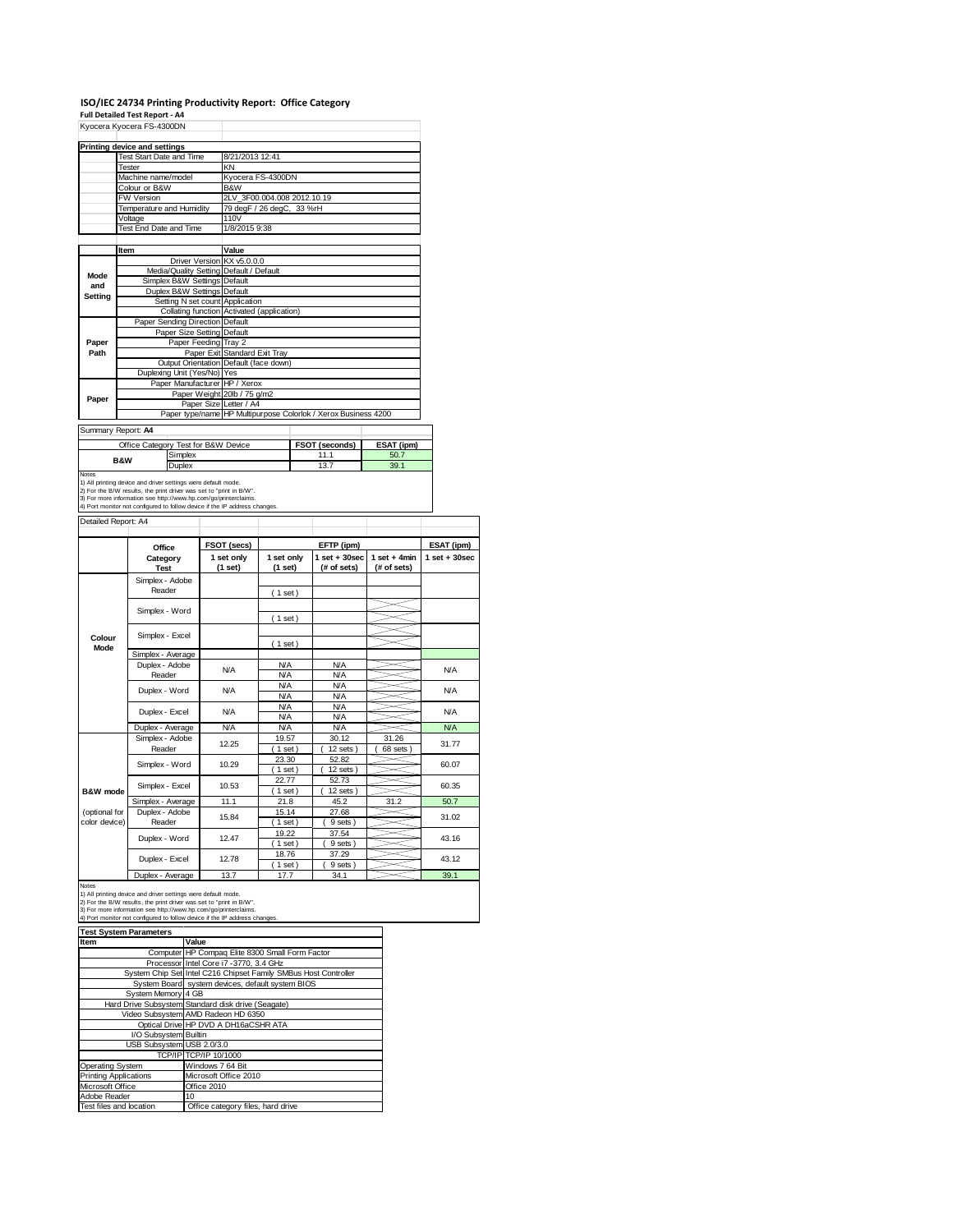#### **ISO/IEC 17629 First Print Out Time Report: Office Category**

**Full Detailed Test Report ‐ LETTER** Kyocera Kyocera FS-4300DN

|            | <b>NYULEID NYULEID FO-4000DIV</b> |                                |  |  |  |  |
|------------|-----------------------------------|--------------------------------|--|--|--|--|
|            |                                   |                                |  |  |  |  |
|            | Printing device and settings      |                                |  |  |  |  |
|            | Test Start Date and Time          | 8/21/2013 12:41                |  |  |  |  |
|            | Tester                            | KN                             |  |  |  |  |
|            | Machine name/model                | Kyocera FS-4300DN              |  |  |  |  |
|            | Colour or B&W                     | B&W                            |  |  |  |  |
|            | Configuration (options)           | Default                        |  |  |  |  |
|            | Controller                        | Not Specified                  |  |  |  |  |
|            | Printing device page count        | 8366                           |  |  |  |  |
|            | Printing supplies page count      | Not Specified                  |  |  |  |  |
|            | Temperature and Humidity          | 78 degF / 26 degC, 34 %rH      |  |  |  |  |
|            | Voltage                           | 110V                           |  |  |  |  |
|            | Test End Date and Time            | 1/13/2015 12:47                |  |  |  |  |
|            |                                   |                                |  |  |  |  |
|            | Item                              | Value                          |  |  |  |  |
| Mode       | PDL and driver version            | KX v5.0.0.0                    |  |  |  |  |
| and        | Print Quality mode                | default                        |  |  |  |  |
|            | <b>B&amp;W</b> settings           | default                        |  |  |  |  |
| Setting    | Paper feed orientation            | Short Edge                     |  |  |  |  |
| Paper      | Paper type setting                | default                        |  |  |  |  |
|            | Paper feeding                     | Standard cassette              |  |  |  |  |
|            | Paper exit                        | Standard exit tray             |  |  |  |  |
| Paper Path | Output orientation                | default (face up or face down) |  |  |  |  |
|            | Duplexing unit                    | Short Edge                     |  |  |  |  |
|            |                                   |                                |  |  |  |  |

#### **ISO First Page Out Time Summary Report: Office Category**

| Summary Report: Letter |  |
|------------------------|--|
|                        |  |

| <b>CONTRATION COPOINT LUMBER</b>                                           |               |                                  |  |  |
|----------------------------------------------------------------------------|---------------|----------------------------------|--|--|
|                                                                            |               | <b>FPOT from Ready (seconds)</b> |  |  |
| <b>B&amp;W</b>                                                             | Simplex       | 7.6                              |  |  |
|                                                                            | <b>Duplex</b> | 11.3                             |  |  |
| Notes                                                                      |               |                                  |  |  |
| 1) All printing device and driver settings were default mode.              |               |                                  |  |  |
| 2) For the B/W results, the print driver was set to "print in B/W".        |               |                                  |  |  |
| 3) For more information see http://www.hp.com/go/printerclaims.            |               |                                  |  |  |
| 4) Port monitor not configured to follow device if the IP address changes. |               |                                  |  |  |
| 5) Page counts were collected after completion of the tests.               |               |                                  |  |  |

| ISO First Page Out Time Report: Office Category |                           |                   |                    |                              |                      |                   |
|-------------------------------------------------|---------------------------|-------------------|--------------------|------------------------------|----------------------|-------------------|
| <b>Detailed Report: LETTER</b>                  |                           |                   |                    |                              |                      |                   |
|                                                 |                           | Word<br>(seconds) | Excel<br>(seconds) | Adobe<br>Reader<br>(seconds) | Average<br>(seconds) | <b>Delay Time</b> |
|                                                 | FPOT from Ready - Simplex |                   |                    |                              |                      |                   |
|                                                 | FPOT from Ready - Duplex  |                   |                    |                              |                      |                   |
| <b>Color Mode</b>                               | FPOT from Sleep - Simplex |                   |                    |                              |                      |                   |
|                                                 | Recovery Time             |                   |                    |                              |                      |                   |
|                                                 | FPOT from Off - Simplex   |                   |                    |                              |                      |                   |
|                                                 | Warm-up Time              |                   |                    |                              |                      |                   |
|                                                 | FPOT from Ready - Simplex | 7.00              | 6.97               | 8.73                         | 7.57                 | 50 Seconds        |
|                                                 | FPOT from Ready - Duplex  | 10.30             | 10.30              | 13.38                        | 11.33                | 50 Seconds        |
| <b>B&amp;W Mode</b>                             | FPOT from Sleep - Simplex |                   |                    | 29.08                        |                      |                   |
|                                                 | Recovery Time             |                   |                    | 20.4                         |                      |                   |
|                                                 | FPOT from Off - Simplex   |                   |                    | 62.67                        |                      |                   |
|                                                 | Warm-up Time              |                   |                    | 53.94                        |                      |                   |

٦

Notes<br>1) All printing device and driver settings were default mode.<br>2) For the B/W results, the print driver was set to "print in B/W".<br>3) For more information see http://www.hp.com/go/printerclaims.<br>4) Port monitor not co

**Test System Parameters**

|                                  | rest ovstem rarameters       |                                                       |  |  |  |  |
|----------------------------------|------------------------------|-------------------------------------------------------|--|--|--|--|
|                                  | Item                         | Value                                                 |  |  |  |  |
|                                  | Computer                     | HP Compag Elite 8300 Small Form Factor                |  |  |  |  |
|                                  | Processor                    | Intel Core i7 -3770, 3.4 GHz                          |  |  |  |  |
|                                  | System Chip Set              | Intel C216 Chipset Family SMBus Host Controller       |  |  |  |  |
|                                  | System Board                 | system devices, default system BIOS                   |  |  |  |  |
| Test                             | <b>System Memory</b>         | 4 GB                                                  |  |  |  |  |
| System                           | Hard Drive Subsystem         | Standard disk drive (Seagate)                         |  |  |  |  |
|                                  | Video Subsystem              | AMD Radeon HD 6350                                    |  |  |  |  |
|                                  | Optical Drive                | HP DVD A DH16aCSHR ATA                                |  |  |  |  |
|                                  | I/O Subsystem                | Builtin                                               |  |  |  |  |
|                                  | <b>USB Subsystem</b>         | USB 2.0/3.0                                           |  |  |  |  |
| Printing<br>Device<br>Connection | TCP/IP                       | 10/1000                                               |  |  |  |  |
|                                  | Operating System             | Windows 7 Business/Ultimate, 64 bit, Build 7601, SP 1 |  |  |  |  |
|                                  | <b>Printing Applications</b> | Microsoft Office 2010 SP2                             |  |  |  |  |
| Software                         |                              | Adobe Reader 10.1.4                                   |  |  |  |  |
|                                  | <b>Print Driver</b>          | KX v5.0.0.0                                           |  |  |  |  |
|                                  | Test files and location      | Office category files, hard drive                     |  |  |  |  |